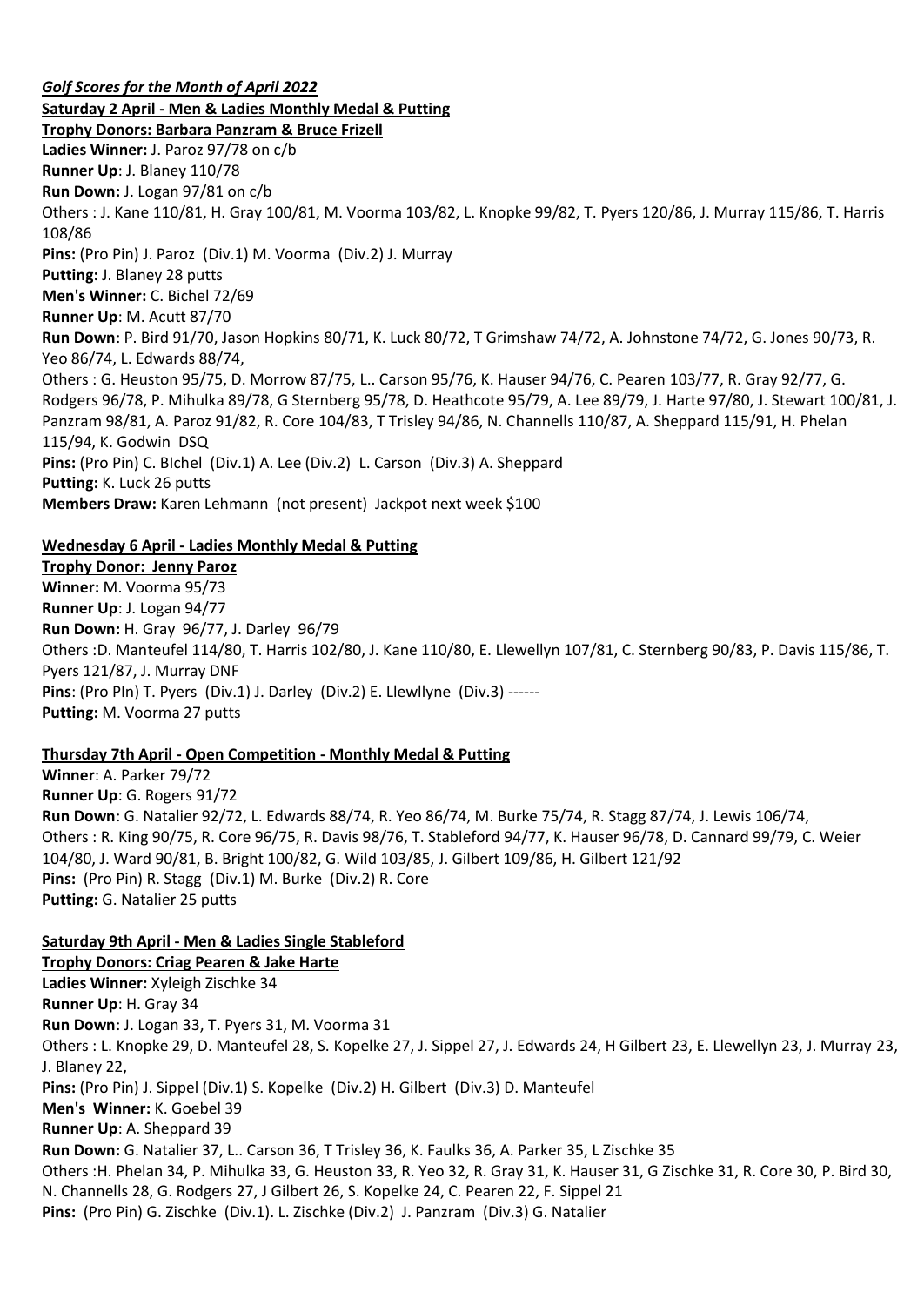**Members Draw**: S. Larkin (not present) \$100 next week *The 2nd Round of Men's Single Matchplay was also played* **Division 1:** Troy Grimshaw defeated Mick Burke on the 20th Hole Nathan Faulks defeated Daniel Hauser 5/4 **Division 2:** Jack Panzram defeated Lionel Edwards 5/3 Dave Morrow defeated Robin Stagg on the 19th hole *The Final Round of Men's Single Matchplay to be played on Saturday 23rd April* **Div. 1: Troy Grimshaw to play Nathan Faulks**

**Div. 2: Jack Panzram to play Dave Morrow**

#### **Wednesday 13th April - Ladies Competition - Single Stableford**

**Trophy Donor: Teena Pyers Winner**: C. Sternberg 39 **Runner Up**: O. Luck 35 **Run Down**: H. Gray 34, Others : D. Manteufel 33, M. Voorma 32, T. Harris 26, J. Murray 25, T. Pyers 23, J. Sippel 23, R. Matthews 21 Pins: (Pro Pin) C. Sternberg (Div.1) C. Sternberg (Div.2) J. Paroz (Div.3) D. Manteufel *Also the 2nd Round of Ladies Single Matchplay was played*

Judy Logan defeated Jill Darley 2/1 Jenny Paroz defeated Flo Lee 2 Up *Final Round of Single Matchplay to be played Wednesday 27th April* Judy Logan to play Jenny Paroz

#### **Thursday 14th April - Open Competition - Single Stableford**

**Winner:** D. Cannard 36 **Runner Up**: R. Yeo 36

**Run Down**: T. Dennien 35, G. Rogers 35, G. Natalier 34, J. Gilbert 33, K. Luck 33, C. Weier 32, L. Carson 32 Others :G. Wild 31, R. Stagg 31, M. Burke 31, R. King 30, K. Hauser 30, J. Ward 30, R. Davis 29, C. Pearen 28, T. Stableford 28, J. Lewis 26, M. Butler 25, H. Gilbert 25, L. Edwards 25, R. Core 24, B. Bright 24, J. Pyers 24 **Pins:** (Pro Pin) M. Burke (Div.1) M. Burke (Div.2) G. Natalier

#### **Saturday 16th April - Men & Ladies Single Stableford**

**Ladies Winner**: T. Harris 36 **Runner Up**: J. Edwards 34 **Run Down**: H. Gray 32 Others :J. Logan 30, J. Sippel 28, Xyleigh Zischke 28, M. Voorma 23, J. Murray 22 **Pins:** (Pro in) J. Sippel (All In 8) J. Sippel **Men's Winner:** D. Morrow 37 **Runner Up**: K. Goebel 37 **Run Down**: S. Luck 34, P. Bird 34, T. Stapleford 33, R. Gray 32, P. Mihulka 32, Others : G. Heuston 31, A. Parker 31, H. Phelan 30, G. Rodgers 30, D. Cannard 30, G Zischke 30, D. James 29, G Sippel 29, R. Yeo 29, K. Luck 29, L. Edwards 29, J. Stewart 28, C. Pearen 27, L Zischke 27, F. Sippel 25, K. Hauser 24, R. Core 22, N. Channells 21 **Pins:** (Pro Pin) D. Morrow (Div.1) A. Parker (Div.2) R. Gray (Div.3) G. Heuston

#### **Wednesday 20th April - Open Competition - Single Stableford**

**Winner**: G. Wild 39 **Runner Up**: R. Stagg 35 **Run Down**: J. Pyers 34, A. Parker 34, G. Rogers 33, R. Yeo 33, K. Luck 32 Others : R. King 31, R. Davis 30, H. Gilbert 30, R. Core 30, K. Hauser 29, G. Natalier 28, M. Burke 27, D. Gillett 26, B. Bright 26, J. Gilbert 26, D. Morrow 25, D. Cannard 24 **Pins:** (Div.1) R. Stagg (Div.2) K. Luck (All In) K. Luck (Pro Pin) M. Burke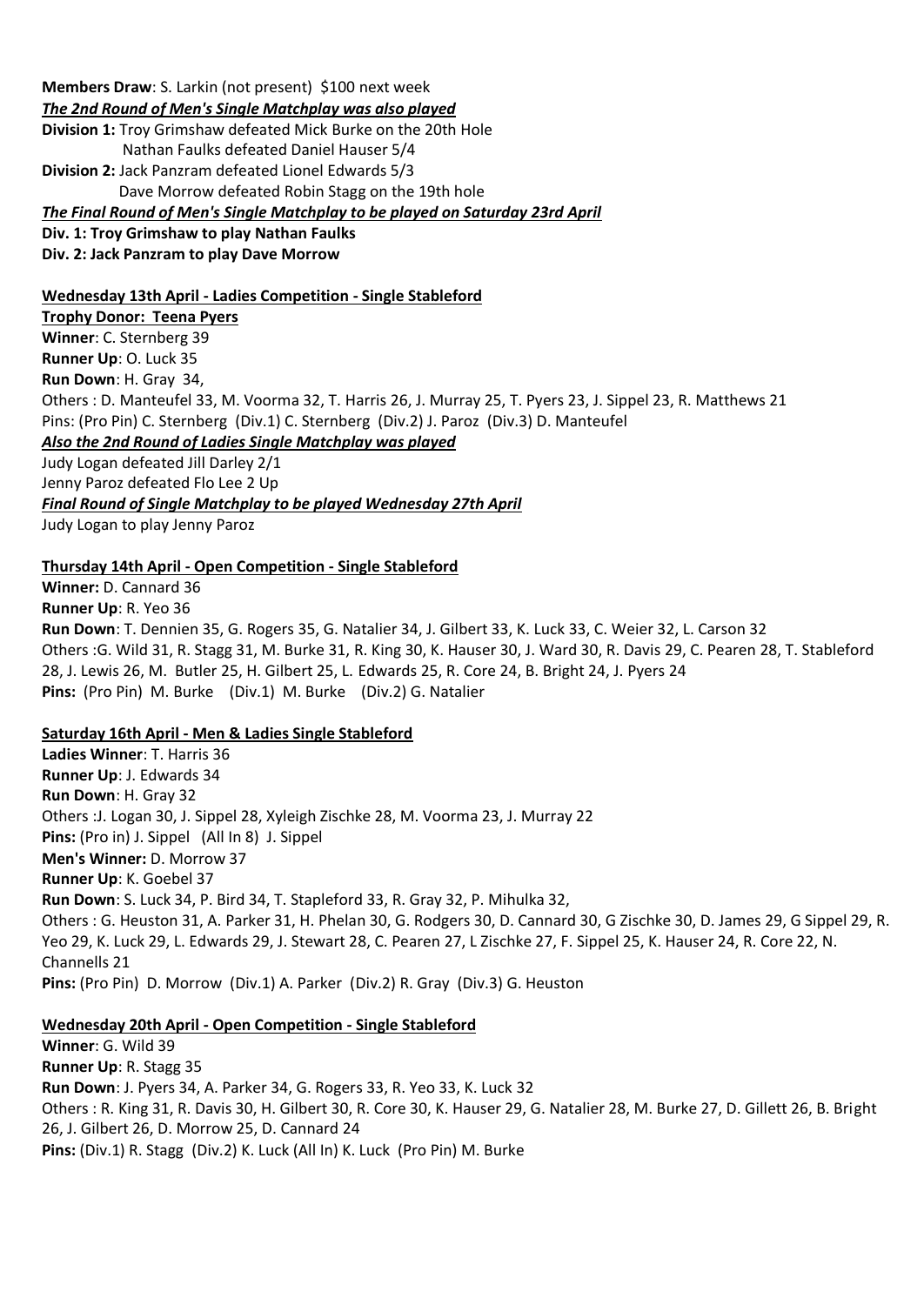# **Thursday 21st & Friday 22nd April 2022 Ladies 2 Day Classic Major Sponsors: Llewellyn Motors and Roley Hovey**

 $\overline{\Gamma}$ 

| <b>DIVISION 1 GROSS</b> |                          |       |          |          |              |
|-------------------------|--------------------------|-------|----------|----------|--------------|
|                         | <b>Rank Name</b>         | H'cap | Day<br>1 | Day<br>2 | <b>Total</b> |
| 1                       | <b>Cheryl Sternberg</b>  | 7     | 81       | 81       | 162          |
| 2                       | <b>Shirley Dean</b>      | 9     | 83       | 81       | 164          |
| 3                       | Claire Jackson           | 4     | 81       | 87       | 168          |
| 4                       | Susan Kopelke            | 9     | 83       | 86       | 169          |
| 5                       | <b>Wendy O'Connell</b>   | 8     | 81       | 88       | 169          |
| 6                       | Tahlia Condon            | 9     | 88       | 82       | 170          |
| 7                       | Cheryl Hong Choy         | 14    | 92       | 85       | 177          |
| 8                       | Judy Logan               | 17    | 90       | 87       | 177          |
| 9                       | Darlene O'Shea           | 14    | 87       | 90       | 177          |
| 10                      | <b>Helen Rooney</b>      | 11    | 91       | 87       | 178          |
| 11                      | <b>Trish Hensel</b>      | 13    | 87       | 93       | 180          |
| 12                      | Linda Roskott            | 17    | 90       | 93       | 183          |
| 13                      | <b>Uli Carrett</b>       | 11    | 96       | 88       | 184          |
| 14                      | Rosalyn Englund          | 14    | 90       | 94       | 184          |
| 15                      | Carolyn Gamble           | 17    | 94       | 93       | 187          |
| 16                      | Di Paez                  | 15    | 96       | 92       | 188          |
| 17                      | Rhonda Rooney            | 14    | 93       | 95       | 188          |
| 18                      | <b>Suzanne Cash</b>      | 17    | 95       | 95       | 190          |
| 19                      | <b>Alison Greenhatch</b> | 16    | 94       | 97       | 191          |
| 20                      | Linda Knopke             | 17    | 98       | 98       | 196          |
| 21                      | Leonie Gates             | 16    | 102      | 105      | 207          |
| 22                      | Peta Dwyer               | 16    |          | 99       |              |
| 23                      | <b>Alison Davies</b>     | 17    | 97       |          |              |
| 24                      | <b>Yvonne Jones</b>      | 14    |          | 101      |              |
| 25                      | Lila Carson              | 17    | 93       |          |              |
| 26                      | <b>Carmen Railton</b>    | 0     | 83       |          |              |

|    | <b>DIVISION 1 NETT</b>  |       |          |          |              |
|----|-------------------------|-------|----------|----------|--------------|
|    | <b>Rank Name</b>        | H'cap | Day<br>1 | Day<br>2 | <b>Total</b> |
| 1  | Judy Logan              | 17    | 73       | 70       | 143          |
| 2  | <b>Shirley Dean</b>     | 9     | 74       | 72       | 146          |
| 3  | <b>Cheryl Sternberg</b> | 7     | 74       | 74       | 148          |
| 4  | Cheryl Hong Choy        | 14    | 78       | 71       | 149          |
| 5  | Darlene O'Shea          | 14    | 73       | 76       | 149          |
| 6  | Linda Roskott           | 17    | 73       | 76       | 149          |
| 7  | Susan Kopelke           | 9     | 74       | 77       | 151          |
| 8  | Tahlia Condon           | 9     | 79       | 73       | 152          |
| 9  | Carolyn Gamble          | 17    | 77       | 76       | 153          |
| 10 | <b>Wendy O'Connell</b>  | 8     | 73       | 80       | 153          |
| 11 | <b>Trish Hensel</b>     |       | 74       | 80       | 154          |
| 12 | <b>Helen Rooney</b>     | 11    | 80       | 76       | 156          |
| 13 | Suzanne Cash            | 17    | 78       | 78       | 156          |
| 14 | Rosalyn Englund         | 14    | 76       | 80       | 156          |
| 15 | Di Paez                 | 15    | 81       | 77       | 158          |
| 16 | Alison Greenhatch       | 16    | 78       | 81       | 159          |
| 17 | Rhonda Rooney           | 14    | 79       | 81       | 160          |
| 18 | Claire Jackson          | 4     | 77       | 83       | 160          |
| 19 | <b>Uli Carrett</b>      | 11    | 85       | 77       | 162          |
| 20 | Linda Knopke            | 17    | 81       | 81       | 162          |
| 21 | Leonie Gates            | 16    | 86       | 89       | 175          |
| 22 | Peta Dwyer              | 16    |          | 83       |              |
| 23 | <b>Alison Davies</b>    | 17    | 80       |          |              |
| 24 | Yvonne Jones            | 14    |          | 87       |              |
| 25 | Lila Carson             | 17    | 76       |          |              |
| 26 | <b>Carmen Railton</b>   | 0     | 83       |          |              |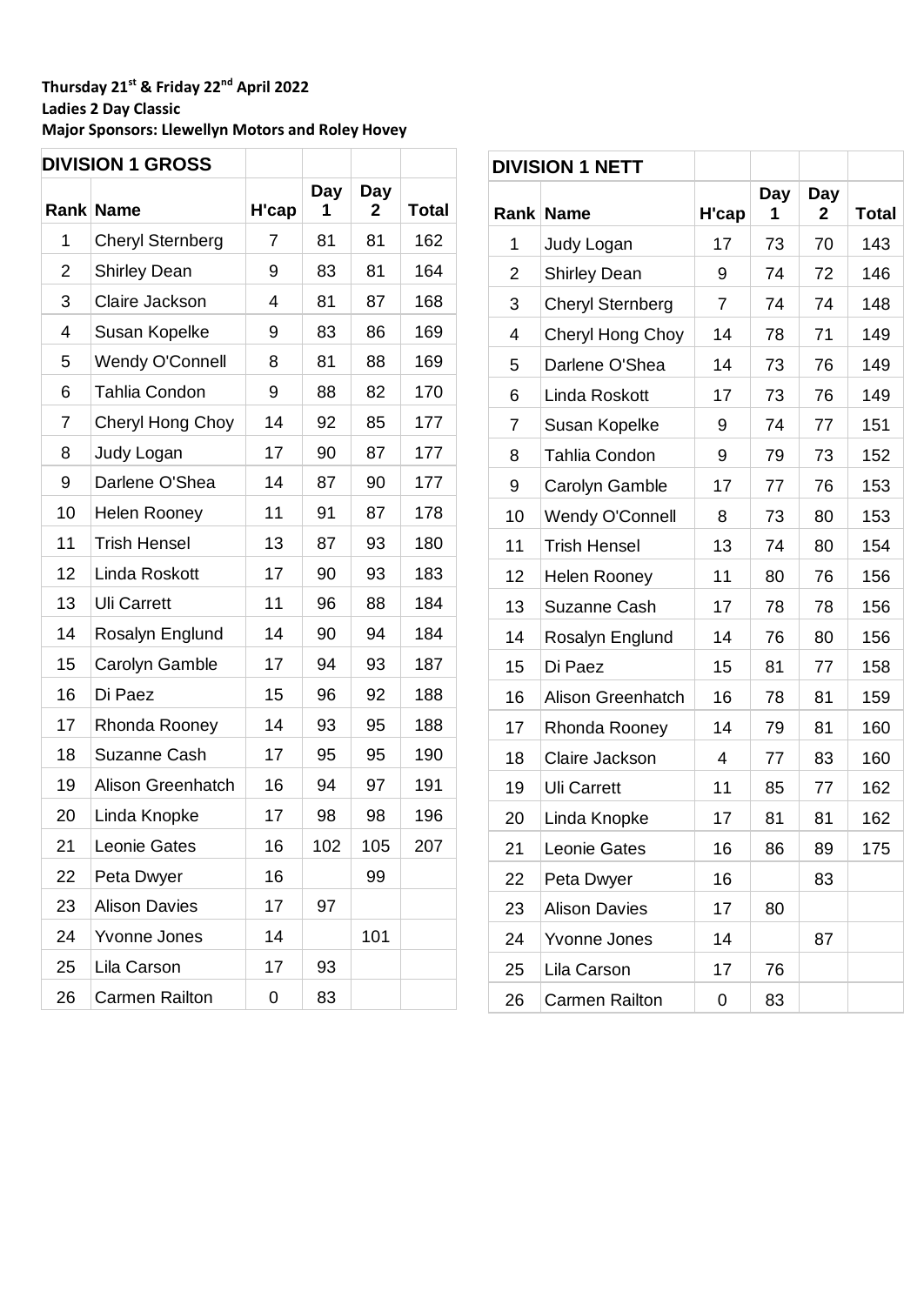|                | <b>DIVISION 2 GROSS</b>     |       |          |          |       |
|----------------|-----------------------------|-------|----------|----------|-------|
|                | Rank Name                   | H'cap | Day<br>1 | Day<br>2 | Total |
| 1              | <b>Michelle Stiller</b>     | 18    | 91       | 91       | 182   |
| 2              | Leone Sands                 | 22    | 94       | 91       | 185   |
| 3              | <b>Jill Darley</b>          | 18    | 93       | 98       | 191   |
| 4              | Debbie Love                 | 21    | 95       | 98       | 193   |
| 5              | Ellen Meagher               | 18    | 95       | 100      | 195   |
| 6              | Lee-Anne Barnes             | 23    | 99       | 97       | 196   |
| $\overline{7}$ | Marie Voorma                | 22    | 97       | 99       | 196   |
| 8              | <b>Helen Gray</b>           | 19    | 94       | 102      | 196   |
| 9              | Jenny Paroz                 | 19    | 102      | 95       | 197   |
| 10             | Paula O'Reilly              | 18    | 98       | 99       | 197   |
| 11             | Flo Lee                     | 19    | 98       | 99       | 197   |
| 12             | <b>Eileen Davies</b>        | 21    | 100      | 99       | 199   |
| 13             | <b>Chris Scheiwe</b>        | 19    | 99       | 102      | 201   |
| 14             | Debra Smith                 | 23    | 102      | 102      | 204   |
| 15             | <b>Trish Harris</b>         | 22    | 100      | 104      | 204   |
| 16             | <b>Christine Wright</b>     | 20    | 107      | 99       | 206   |
| 17             | Vicki Bird                  | 21    | 110      | 99       | 209   |
| 18             | Judie Marschke              | 23    | 109      | 109      | 218   |
| 19             | Rhonda Van<br>Ansem Brooker | 22    |          | 101      |       |
| 20             | Lorraine Edwards            | 22    |          | 102      |       |
| 21             | Lorraine Videroni           | 19    |          | 102      |       |

| <b>DIVISION 2 NETT</b> |                                    |       |       |       |       |
|------------------------|------------------------------------|-------|-------|-------|-------|
|                        | Rank Name                          | H'cap | Day 1 | Day 2 | Total |
| 1                      | Leone Sands                        | 22    | 72    | 69    | 141   |
| $\overline{2}$         | <b>Michelle Stiller</b>            | 18    | 73    | 73    | 146   |
| 3                      | Lee-Anne Barnes                    | 23    | 76    | 74    | 150   |
| 4                      | Debbie Love                        | 21    | 74    | 77    | 151   |
| 5                      | Marie Voorma                       | 22    | 75    | 77    | 152   |
| 6                      | <b>Jill Darley</b>                 | 18    | 75    | 80    | 155   |
| $\overline{7}$         | <b>Eileen Davies</b>               | 21    | 79    | 78    | 157   |
| 8                      | Debra Smith                        | 23    | 79    | 79    | 158   |
| 9                      | <b>Helen Gray</b>                  | 19    | 75    | 83    | 158   |
| 10                     | Jenny Paroz                        | 19    | 83    | 76    | 159   |
| 11                     | Flo Lee                            | 19    | 79    | 80    | 159   |
| 12                     | Ellen Meagher                      | 18    | 77    | 82    | 159   |
| 13                     | <b>Trish Harris</b>                | 22    | 78    | 82    | 160   |
| 14                     | Paula O'Reilly                     | 18    | 80    | 81    | 161   |
| 15                     | <b>Chris Scheiwe</b>               | 19    | 80    | 83    | 163   |
| 16                     | <b>Christine Wright</b>            | 20    | 87    | 79    | 166   |
| 17                     | Vicki Bird                         | 21    | 89    | 78    | 167   |
| 18                     | <b>Judie Marschke</b>              | 23    | 86    | 86    | 172   |
| 19                     | Rhonda Van Ansem<br><b>Brooker</b> | 22    |       | 79    |       |
| 20                     | Lorraine Edwards                   | 22    |       | 80    |       |
| 21                     | Lorraine Videroni                  | 19    |       | 83    |       |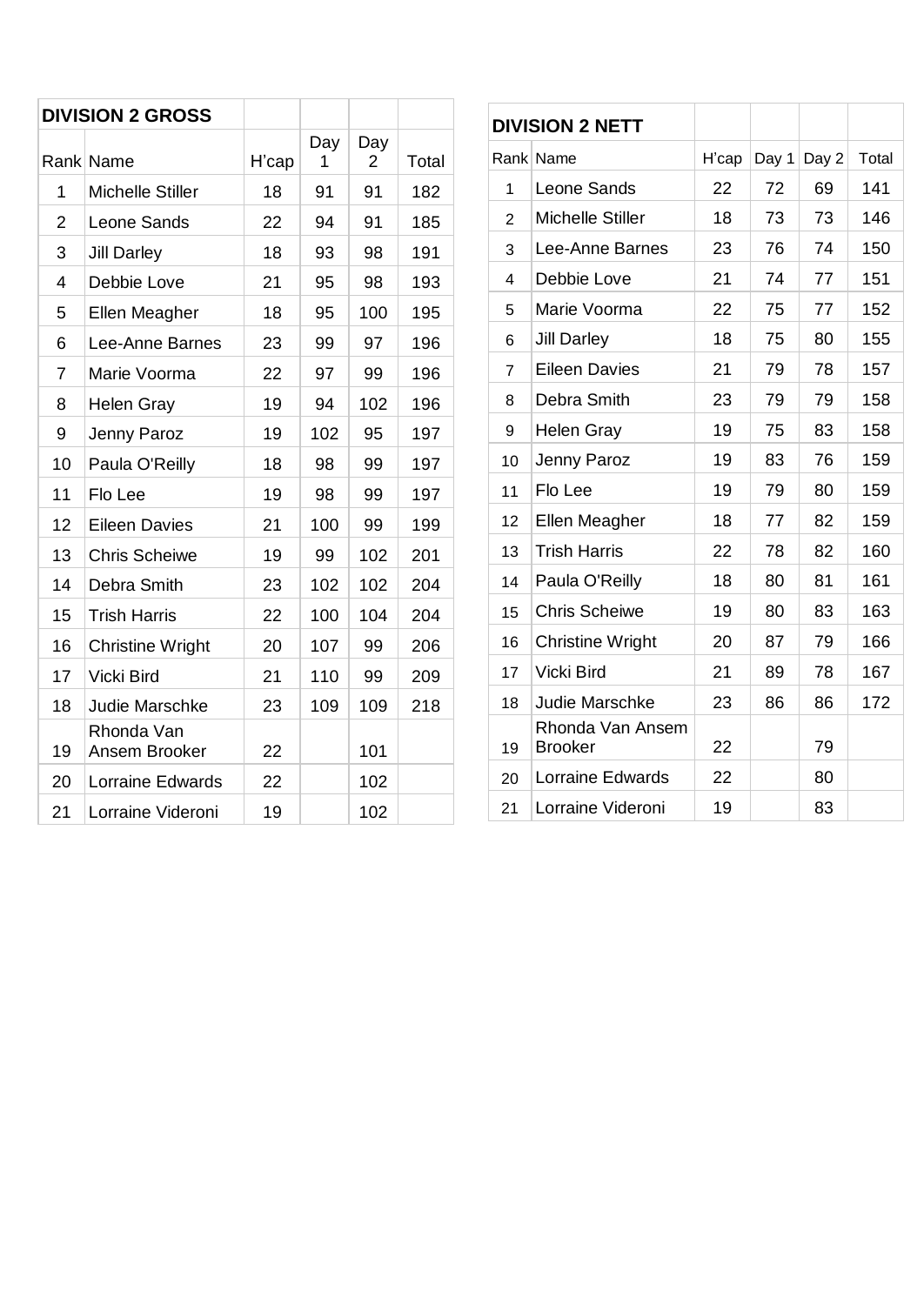| <b>DIVISION 3 GROSS</b> |                        |       |          |          |       |
|-------------------------|------------------------|-------|----------|----------|-------|
|                         | Rank Name              | H'cap | Day<br>1 | Day<br>2 | Total |
| 1                       | Jennifer Sparkes       | 25    | 103      | 94       | 197   |
| $\overline{2}$          | Sandra Gill            | 24    | 99       | 99       | 198   |
| 3                       | Pam Lever              | 26    | 103      | 100      | 203   |
| 4                       | Diana Eland            | 29    | 106      | 104      | 210   |
| 5                       | <b>Robyn Collett</b>   | 25    | 106      | 104      | 210   |
| 6                       | Phyllis Brown          | 25    | 109      | 102      | 211   |
| $\overline{7}$          | Gayle Steggles         | 25    | 104      | 108      | 212   |
| 8                       | <b>Petal Davis</b>     | 29    | 109      | 104      | 213   |
| 9                       | <b>Enid Llewellyn</b>  | 27    | 107      | 106      | 213   |
| 10                      | Jan Sippel             | 27    | 108      | 106      | 214   |
| 11                      | <b>Julie Murray</b>    | 29    | 115      | 102      | 217   |
| 12                      | <b>Julie Gray</b>      | 30    | 115      | 107      | 222   |
| 13                      | Janelle Browning       | 32    | 112      | 110      | 222   |
| 14                      | Kathy Edwards          | 31    | 116      | 114      | 230   |
| 15                      | June Blaney            | 32    | 115      | 115      | 230   |
| 16                      | <b>Christine Pyers</b> | 34    | 113      | 118      | 231   |
| 17                      | Dot Manteufel          | 34    | 121      | 112      | 233   |
| 18                      | Faye Overington        | 38    | 122      | 115      | 237   |
| 19                      | Olwen Luck             | 25    | 101      |          |       |
| 20                      | Maureen McKinlay       | 31    |          | 121      |       |
| 21                      | <b>Enid Faulkner</b>   | 28    |          | 107      |       |
| 22                      | <b>Judy Marshall</b>   | 45    |          | 121      |       |

|                | <b>DIVISION 3 NETT</b> |       |       |                       |       |
|----------------|------------------------|-------|-------|-----------------------|-------|
|                | Rank Name              | H'cap | Day 1 | Day<br>$\overline{2}$ | Total |
| 1              | Jennifer Sparkes       | 25    | 78    | 69                    | 147   |
| $\overline{2}$ | Sandra Gill            | 24    | 75    | 75                    | 150   |
| 3              | Pam Lever              | 26    | 77    | 74                    | 151   |
| 4              | Diana Eland            | 29    | 77    | 75                    | 152   |
| 5              | <b>Petal Davis</b>     |       | 80    | 75                    | 155   |
| 6              | Janelle Browning       |       | 79    | 77                    | 156   |
| 7              | <b>Julie Murray</b>    | 29    | 86    | 73                    | 159   |
| 8              | Enid Llewellyn         | 27    | 80    | 79                    | 159   |
| 9              | Jan Sippel             | 27    | 81    | 79                    | 160   |
| 10             | <b>Robyn Collett</b>   | 25    | 81    | 79                    | 160   |
| 11             | Phyllis Brown          | 25    | 84    | 77                    | 161   |
| 12             | Faye Overington        | 38    | 84    | 77                    | 161   |
| 13             | <b>Christine Pyers</b> | 35    | 78    | 83                    | 161   |
| 14             | <b>Julie Gray</b>      | 30    | 85    | 77                    | 162   |
| 15             | Gayle Steggles         | 25    | 79    | 83                    | 162   |
| 16             | Dot Manteufel          | 34    | 87    | 78                    | 165   |
| 17             | June Blaney            | 32    | 83    | 83                    | 166   |
| 18             | Kathy Edwards          | 31    | 85    | 83                    | 168   |
| 19             | Olwen Luck             | 25    | 76    |                       |       |
| 20             | Maureen McKinlay       | 31    |       | 90                    |       |
| 21             | <b>Enid Faulkner</b>   | 28    |       | 79                    |       |
| 22             | <b>Judy Marshall</b>   | 45    |       | 76                    |       |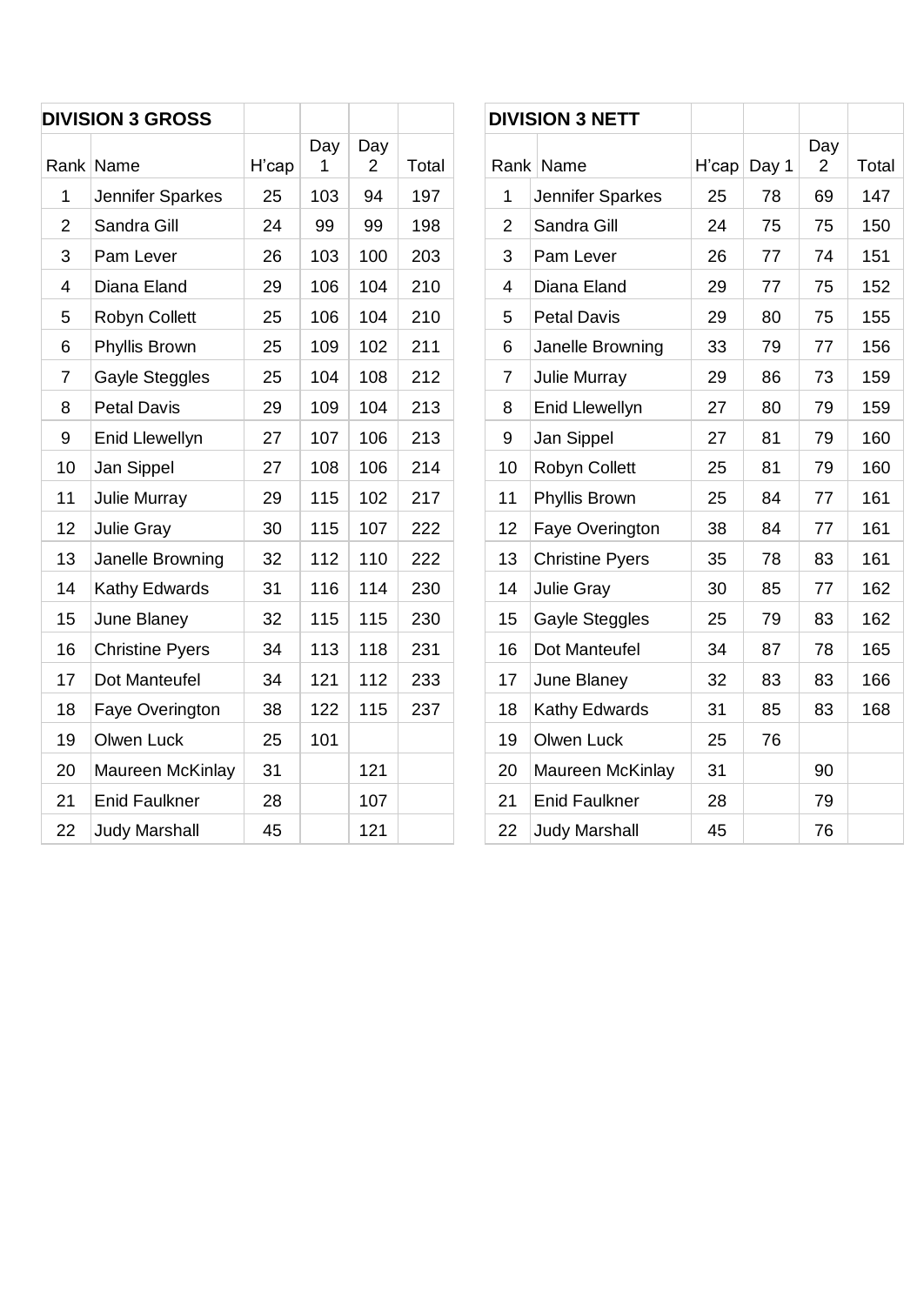| <b>QSOOM GROSS</b>       |                          |                |          |          |       |                 | <b>QSOOM NETT</b>        |                          |          |                       |       |
|--------------------------|--------------------------|----------------|----------|----------|-------|-----------------|--------------------------|--------------------------|----------|-----------------------|-------|
|                          | Rank Name                | H'cap          | Day<br>1 | Day<br>2 | Total |                 | Rank Name                | H'cap                    | Day<br>1 | Day<br>$\overline{2}$ | Total |
| $\mathbf{1}$             | <b>Cheryl Sternberg</b>  | $\overline{7}$ | 81       | 81       | 162   | 1               | Judy Logan               | 17                       | 73       | 70                    |       |
| $\overline{2}$           | <b>Shirley Dean</b>      | 9              | 83       | 81       | 164   | $\overline{2}$  | <b>Shirley Dean</b>      | 9                        | 74       | 72                    |       |
| 3                        | Claire Jackson           | 4              | 81       | 87       | 168   | $\mathfrak{B}$  | <b>Cheryl Sternberg</b>  | $\overline{7}$           | 74       | 74                    |       |
| $\overline{\mathcal{A}}$ | Susan Kopelke            | 10             | 83       | 86       | 169   | $\overline{4}$  | Lee-Anne Barnes          | 23                       | 76       | 74                    |       |
| 5                        | Wendy O'Connell          | 8              | 81       | 88       | 169   | 5               | Sandra Gill              | 24                       | 75       | 75                    |       |
| 6                        | Judy Logan               | 17             | 90       | 87       | 177   | $6\phantom{1}6$ | Debbie Love              | 21                       | 74       | 77                    |       |
| $\overline{7}$           | <b>Uli Carrett</b>       | 11             | 96       | 88       | 184   | $\overline{7}$  | Susan Kopelke            | 9                        | 74       | 77                    |       |
| 8                        | Rosalyn Englund          | 14             | 90       | 94       | 184   | 8               | Marie Voorma             | 22                       | 75       | 77                    |       |
| 9                        | Di Paez                  | 15             | 96       | 92       | 188   | $9\,$           | Wendy O'Connell          | 8                        | 73       | 80                    |       |
| 10                       | Suzanne Cash             | 17             | 95       | 95       | 190   | 10              | <b>Jill Darley</b>       | 18                       | 75       | 80                    |       |
| 11                       | <b>Alison Greenhatch</b> | 16             | 94       | 97       | 191   | 11              | Suzanne Cash             | 17                       | 78       | 78                    |       |
| 12                       | <b>Jill Darley</b>       | 18             | 93       | 98       | 191   | 12              | Rosalyn Englund          | 14                       | 76       | 80                    | 156   |
| 13                       | Debbie Love              | 20             | 95       | 98       | 193   | 13              | Di Paez                  | 15                       | 81       | 77                    | 158   |
| 14                       | Lee-Anne Barnes          | 23             | 99       | 97       | 196   | 14              | Debra Smith              | 23                       | 79       | 79                    | 158   |
| 15                       | Marie Voorma             | 22             | 97       | 99       | 196   | 15              | <b>Alison Greenhatch</b> | 16                       | 78       | 81                    | 159   |
| 16                       | Sandra Gill              | 24             | 99       | 99       | 198   | 16              | Claire Jackson           | $\overline{\mathcal{A}}$ | 77       | 83                    | 160   |
| 17                       | Debra Smith              | 23             | 102      | 102      | 204   | 17              | <b>Uli Carrett</b>       | 11                       | 85       | 77                    | 162   |
| 18                       | Kathy Edwards            | 31             | 116      | 114      | 230   | 18              | Kathy Edwards            | 31                       | 85       | 83                    |       |

# **Trophy List for 2022**

(Players may only win 1 trophy – major trophies to be awarded before minor ones)

| <b>Prize</b>            | Person                         | <b>Score</b> | <b>Donated</b> |
|-------------------------|--------------------------------|--------------|----------------|
| <b>Overall Gross</b>    | Cheryl Sternberg (Laidley)     | 162          |                |
| <b>Overall Nett</b>     | Leonie Sands (Wantima)         | 141          |                |
| Overall Gross Runner Up | Shirley Dean (Sanctuary Cove)  | 164          |                |
| Overall Nett Runner Up  | Judy Logan (Laidley)           | 143          |                |
|                         |                                |              |                |
| Div 1 Gross             | Claire Jackson (Redcliffe)     | 168          |                |
| Div 1 Nett              | Cheryl Hong Choy (Wantima)     | 149 c/b      |                |
| Div 1 Gross Runner Up   | Sue Kopelke (Lowood) c/b       | 169          |                |
| Div 1 Nett Runner Up    | Darlene O'Shea (Redcliffe)     | 149 c/b      |                |
|                         |                                |              |                |
| Div 2 Gross             | Michelle Stiller (Gatton)      | 182          |                |
| Div 2 Nett              | Lee-Anne Barnes Mt. Warren Pk) | 150          |                |
| Div 2 Gross Runner Up   | Jill Darley (Laidley)          | 191          |                |
| Div 2 Nett Runner Up    | Debbie Love (Wantima)          | 151          |                |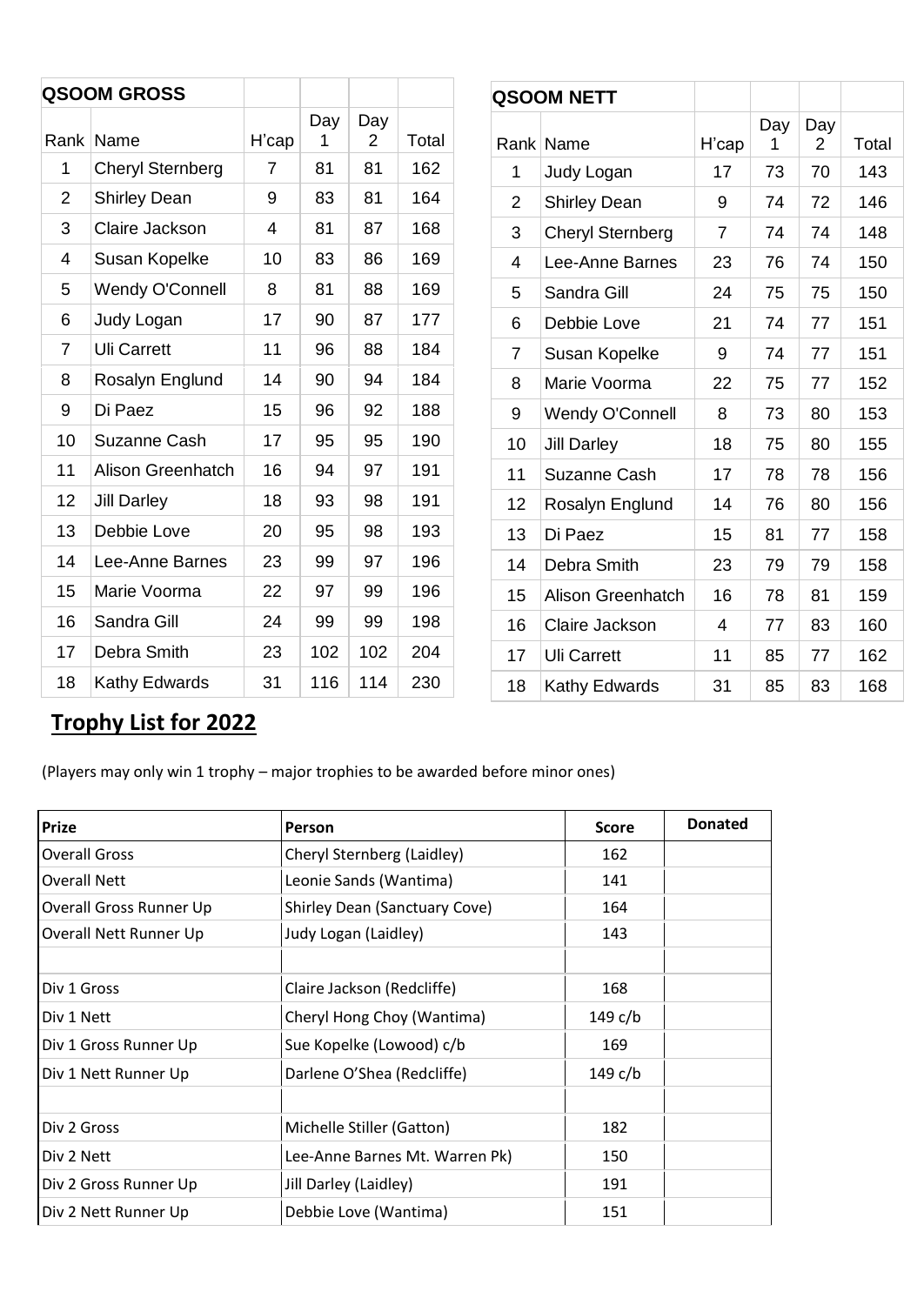| Div 3 Gross                | Jennifer Sparkes (Stanthorpe)        | 197 |         |
|----------------------------|--------------------------------------|-----|---------|
| Div 3 Nett                 | Sandra Gill (Wantima)                | 150 |         |
| Div 3 Gross Runner Up      | Pam Lever (Redcliffe)                | 203 |         |
| Div 3 Nett Runner Up       | Diana Elan (Wantima)                 | 152 |         |
|                            |                                      |     |         |
| Overall Day 1 Gross Winner | Wendy O'Connell (Wantima)"           | 81  |         |
| Overall Day 1 Nett Winner  | Linda Roskott                        | 73  |         |
| Overall Day 2 Gross Winner | Helen Rooney (Nudgee)                | 87  |         |
| Overall Day 2 Nett Winner  | Julie Murray (Laidley)               | 73  |         |
|                            |                                      |     |         |
| <b>QSOOM Gross Winner</b>  | Cheryl Sternberg (Laidley)           | 162 |         |
| QSOOM Nett Winner          | Judy Logan (Laidley)                 | 143 |         |
|                            |                                      |     |         |
| Day 1 Pins                 |                                      |     |         |
| Div 1(0-17 3rd Shot 7      | Wendy O'Connell (Wantima)            |     |         |
| Div 2 (18-23) 2nd shot 13  |                                      |     |         |
| Div 3 (24-45) 2nd shot 10  | Diana Eland (Wantima)                |     |         |
| All In 2                   | Cheryl Sternberg (Laidley)           |     |         |
| All In 8                   | Cheryl Sternberg (Laidley)           |     |         |
| Day 2 Pins                 |                                      |     | Donated |
| Div 1(0-17 3rd Shot 7      | Shirley Dean (Sanctuary Cove)        |     |         |
| Div 2 (18-23) 2nd shot 4   | Chris Scheiwe (Laidley)              |     |         |
| Div 3 (24-45) 2nd shot 10  | Gayle Steggles (Wantima)             |     |         |
| All In 2                   | Judy Logan (Laidley)                 |     |         |
| All In 8                   | <b>Shirley Dean (Sanctuary Cove)</b> |     |         |
|                            |                                      |     |         |
| Hole In One's              |                                      |     |         |
| No <sub>2</sub>            |                                      |     |         |
|                            |                                      |     |         |

**Saturday 23rd April - Men & Ladies Single Stableford Trophy Donor: Greg Heuston Ladies Winner**: J. Edwards 38 **Runner Up**: C Gamble 37 **Run Down**: C. Sternberg 35, H. Gray 30 Others :L. Knopke 30, J. Blaney 30, D. Manteufel 29, J. Sippel 29, J. Logan 29, P. Faulks 28 **Pins:** (Pro Pin) L. Knopke (Div.1) C. Sternberg (Div.2) ----- **Men's Winner:** J Ward 39 **Runner Up**: R. Yeo 37 **Run Down**: L.. Carson 36, P. Bird 36, A. Parker 35, L. Edwards 34, K. Hauser 33, R Gamble 33, K. Goebel 33 Others : A. Paroz 32, R. Stagg 32, K. Faulks 32, G. Heuston 32, G Sippel 32, G Sternberg 31, M. Burke 30, J. Haddrell 30, C. Pearen 29, F. Sippel 29, N. Channells 28, R. Gray 27, K. Luck 27, J. Stewart 26, G. Rodgers 25, K. Godwin 24, D. James 21 **Pins:** (Pro Pin) K. Goebel (Div.1) K. Goebel (Div.2) L. Edwards (Div.3) L. Carson *Final Round Men's Single Matchplay*